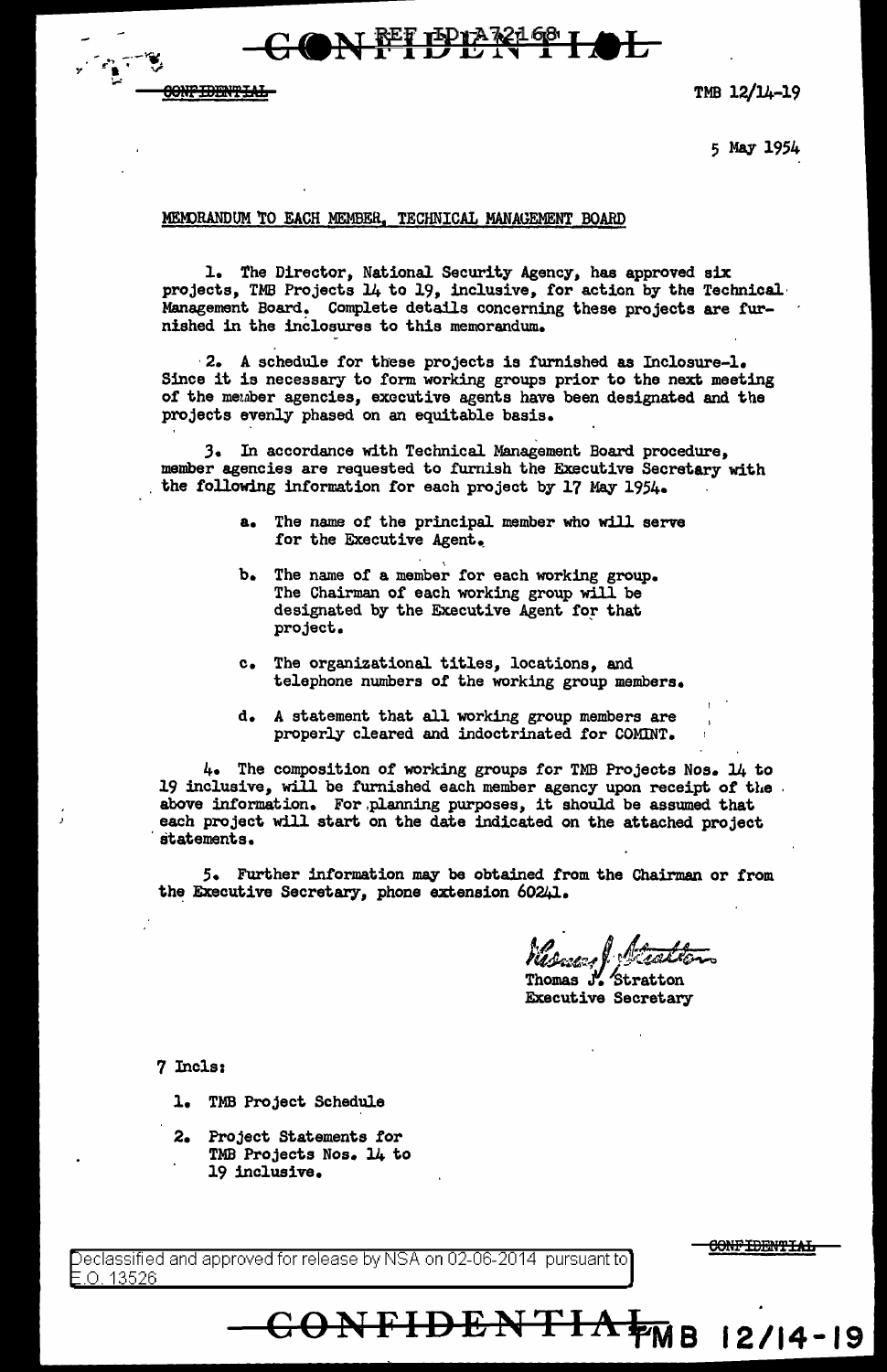----------------- -

•

... <u>Court in Eu</u>

et the extension of the extent of the extent of the extent of the extent of the extent of the extent of the extension of the extension of the extension of the extension of the extension of the extension of the extension of

旡

├

TMB 12/14-19

# NSA TECHNICAL MANAGEMENT BOARD

: A7

# SCHEDULE OF PHOJECTS

# 3 May 1954

| TMB<br>Project<br>No <sub>•</sub> | Brief Title                   | <b>Weeks</b><br>Required | Start   | Project Dates<br>Finish | <b>Executive</b><br>Agent |
|-----------------------------------|-------------------------------|--------------------------|---------|-------------------------|---------------------------|
| 14                                | Receivers                     | 11                       | 1 June  | 13 Aug                  | <b>NSA</b>                |
| 15                                | ٠<br>D/F                      | 6                        | 14 June | $23$ July               | <b>ASA</b>                |
| 16                                | Watch Guide                   | $\boldsymbol{6}$         | 28 June | $\mathbf{v}_i$<br>6 Aug | NavSecGru                 |
| 17                                | Target Development            | 7                        | 12 July | 27 Aug                  | <b>AFSS</b>               |
| 18                                | $\sim$<br><b>TEXTA</b>        | 7                        | 26 July | 10 Sep                  | <b>NSA</b>                |
| 19                                | Communications<br>Utilization | 7                        | 9 Aug   | 24 Sep                  | $\lambda$<br><b>AFSS</b>  |

 $$ 

**CONFIDENTIAL** 

J.

Inclosure-1 to ."mB 12/14-l 9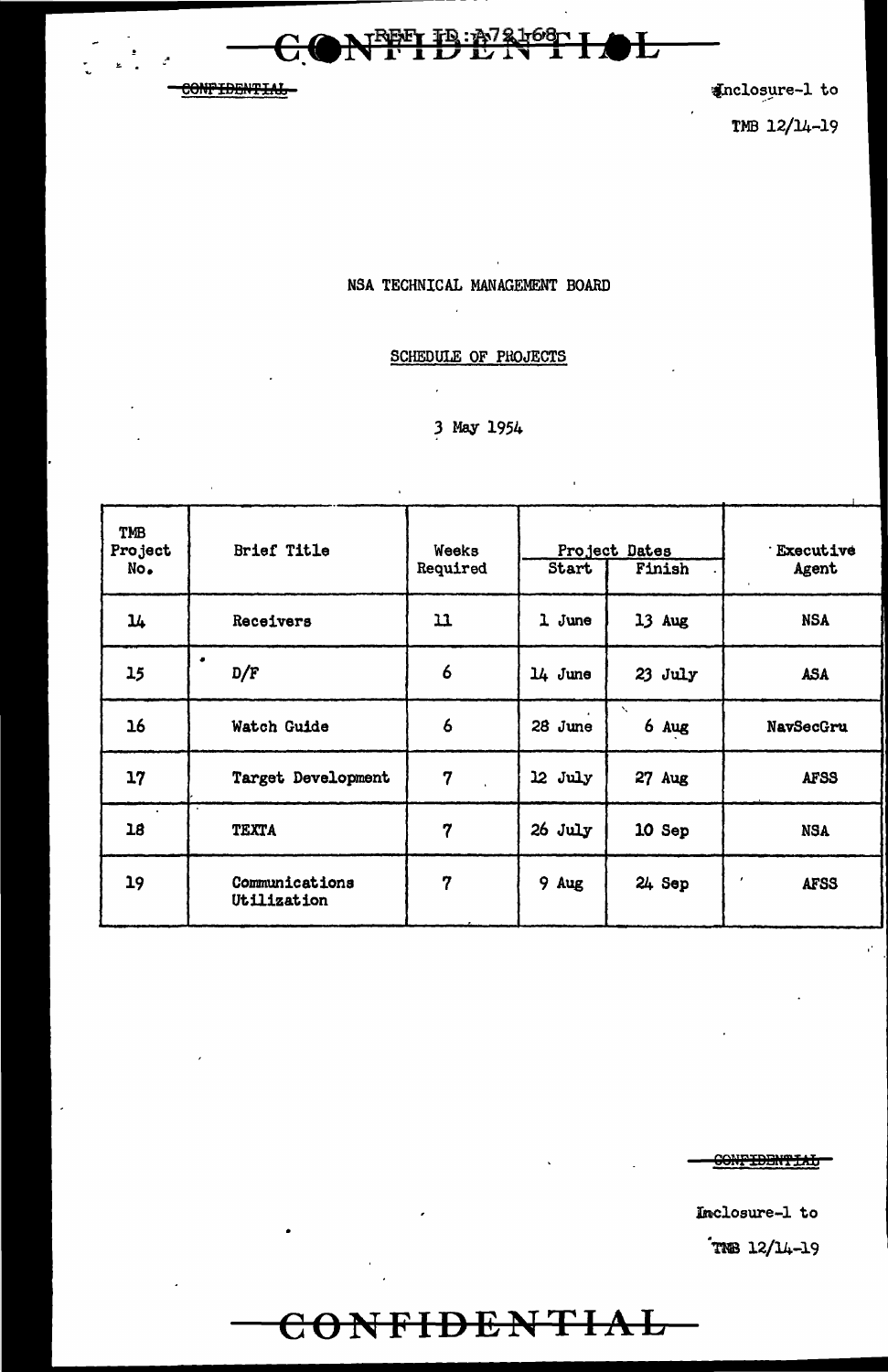$TMB$  12 $/14.1$ 

3 May 1954

## TECHNICAL MANAGEMENT BOARD PROJECT NO. 14

# I. PROJECT TITLE

A general study of the adequacy of the radio receivers being used in intercept stations and determination of possible improvements in receivers to be utilized for intercept purposes.

**FFFFERFFF AL** 

## II. PROJECT SCOPE

Determination of the adequacy of receivers presently in use or available for COMINT purposes; determination of improvements which are possible to eliminate present inadequacies; and the recommendation of Research and Development projects to study the receiver problem on the basis of minimum. operating requirements determined by the Working Group.

An investigation should be made into the following factors:

- 1. The capability of each receiver to produce a satisfactory representation of the desired signal at its output termination when the input is subjected to increasing amounts of noise and other interference within and adjacent to the receiver pass band frequencies should be determined. This also involves the performance of these receivers when connected directly to an antenna and to an antenna through a multi-coupler.
- 2. Operating flexibility and convenience to the operator in cases *of* general application and in cases of specific application.
- 3. The extent to which special circuits and connections are needed for operation with specialized terminal equipment.
- 4. Maintenance items and items of logistic significance such as spare parts, weight, space, power, and cost.

## III. SOURCE

Suggested by NSA and NavSecGru at third meeting of the TMB.

- IV. ESTIMATED TIME REQUIRED {after formation or a Working Group) · Eleven weeks.
- V. DATES

Start of study by Working Group: 1 June 1954 Report to TMB Executive Secretary: 13 Aug 1954

# CONFIDENTIAL TMB 12/14.1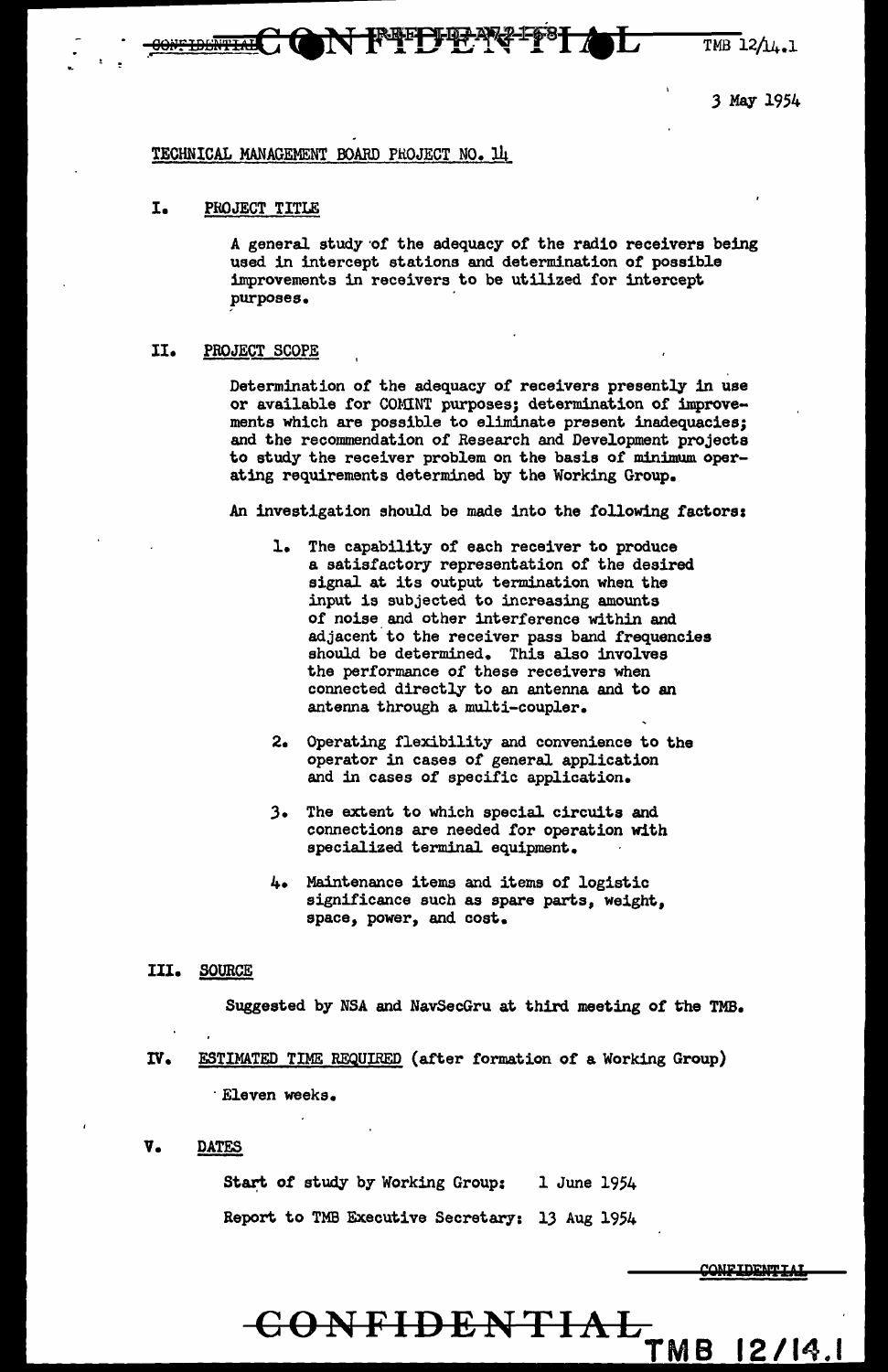

3 May 1954

## TECHNICAL MANAGEMENT BOARD PROJECT NO. 15

1. PROJECT TITLE

A study or standardization of D/F operations.

#### II. PROJECT SCOPE

A study of the need tor increased standardization of D/F operations, the aspects of D/F operations in which increased standardization is desirable and practicable, and the benefits to be derived from such increased standardization. The following phases should be covered:

- 1. Determination of the nature and extent of diverse  $D/F$  operating practices currently being followed by the three Services.
- 2. Determination of the extent to which standardization of eurrently diverse D/F operating practices is suitable, feasible, and acceptable in terms of the basic mission or D/F in each of the three Services.
- 3.; Determination of the benefits to be realized from increased standardization found practicable in accordance with the second phase of the study.
- 4. Recommendation of minimum standards for D/F operations by the three Services.
- III. SOURCE
	- l. Reports of field trips.
	- 2. NSA suggestions (NSA FE and NSA-64)
- IV. ESTIMATED TIME REQUIRED (after formation of Working Group) Six weeks.
- V. DATES

Start of study by Working Group: 14 June 1954 Report. to TMB Executive Secretary: 23 July 1954

 $\text{COMFIDENTTA}^{\text{TMB-I2/15.1}}$ 

CONFIDENTIAL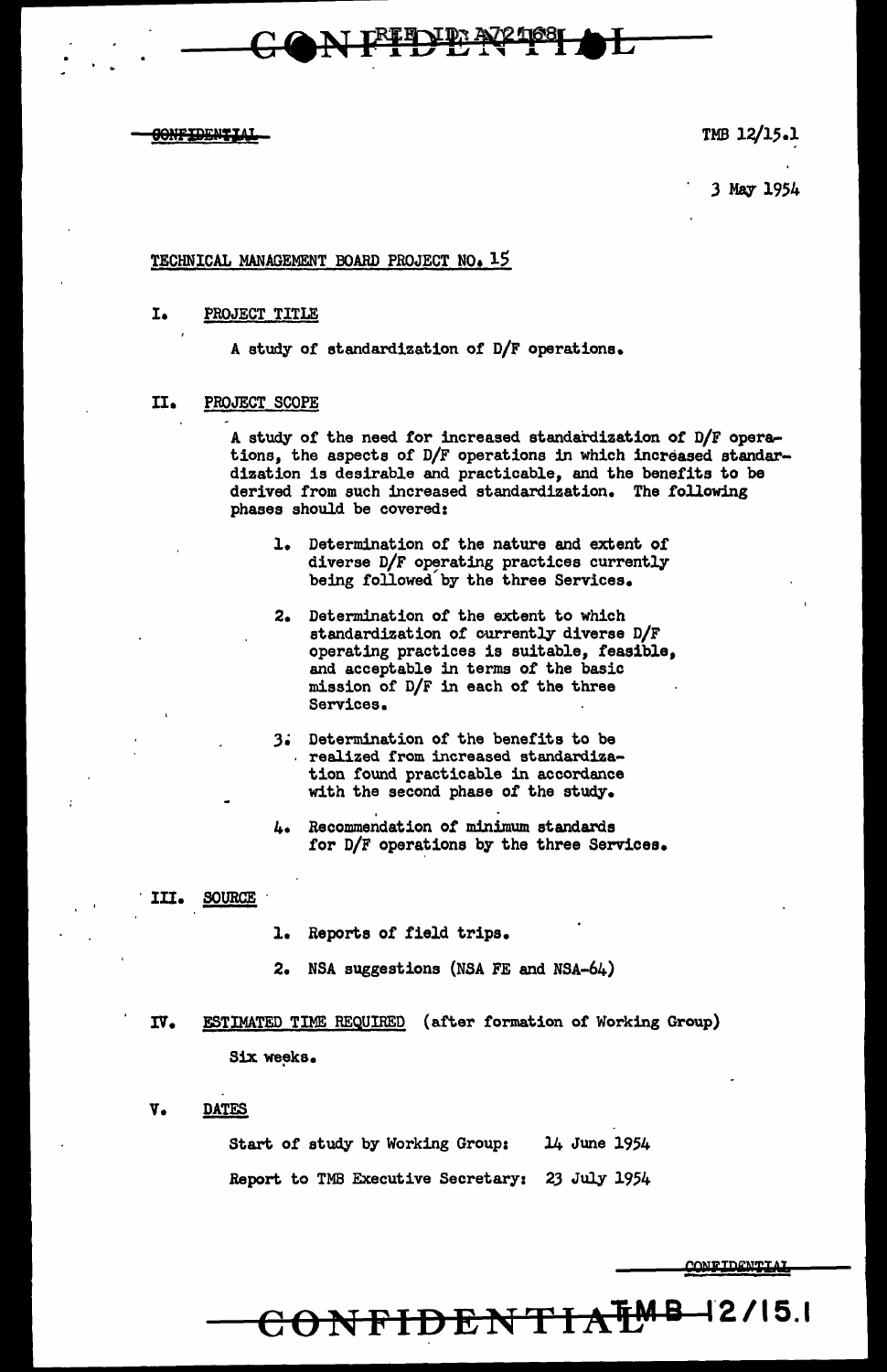THB 12/16.1

3 May 1954

#### TECHNICAL MANAGEMENT BOARD PROJECT NO. 16

#### I. PROJECT TITLE

Development of a guide for the organization of intercept watches or tricks.

#### II. PROJECT SCOPE

 $^{\prime}$ 

Determination of available information relating to the organization of intercept watches or tricks. Development or a recommended guide, in NSA Circular format, to·assist supervisors and operations officers achieve standard operating conditions within the scope of the Services regulations and requirements.

The following phases should be covered:

- 1. Determination of the present practices within the member agencies for organizing intercept watches or tricks.
- 2. Review of regulatory or guidance material previously issued on this subject by any of the member agencies.
- 3. Consideration of special requirements such as "scoop" watches.
- 4. Consideration of local station requirements for military duties other than intercept and direct support of intercept.
- *5.* Consideration of Services• basic regulations and requirements which affect the organization of watches.
- 6. Consideration of varying types or intercept operations.
- 7. Consideration of staffing standards, including data available as a result of study of staffing standards in TMB Project No. 10 and relevant service directives.
- S. Presentation of specific recommendations arising· from review of factual data in a Working Group Report, which should have as an inclosure a recommended guide for the organization of watches in the format of an NSA Circular.

#### III. SOURCE

NavSecGru suggestion at third meeting of TMB. NSA (NSA-61) suggestion.

IV. ESTIMATE OF TIME REQUIRED (after formation of Working Group)

Six. weeks.,

V. DATES

Start. of study by Working Group:

Report. to TMB Executive Secretary: 6 Aug 1954

**CONFIDENTIAL** 

<u>[MB</u>

 $12/16.1$ 

<del>XONFIDENTIAL</del>

28 Jwie 1954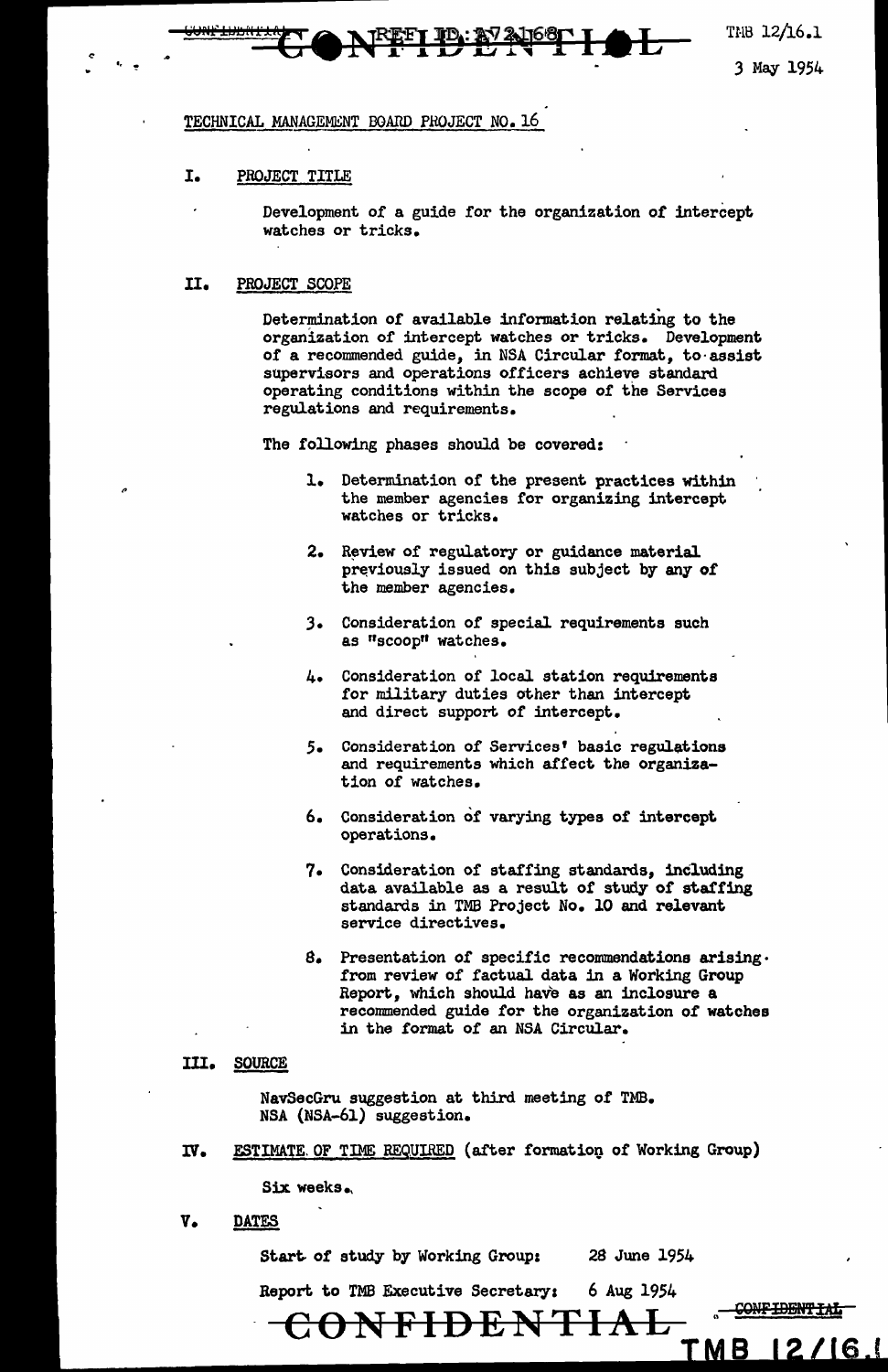**CONFIDENTIAL** 

TMB 12/17.1

3 May 1954

# TECHNICAL MANAGEMENT BOARD PROJECT NO. 17

# I. PROJECT TITLE

A study of principles and techniques of target development.

 $-CQN$  FFD PN 1981 A L

# II. PROJECT SCOPE

To investigate target development programs, in order to determine the type and extent of effort which should be devoted to them at each echelon.

The following phases should be covered:

- 1. Determination of the present policies and procedures within the four member agencies tor target development, including NSA action 1n respect to the General Search Program.
- 2. Determination of the adequacy *ot* the current procedures in obtaining objective.
- J. Determination *ot* means for keeping to a minimum the number of temporary notations, by effecting prompt intercept and analytical follow-up on unidentified and temporarynotation items resulting from normal intercept.
- 4. Study of the forwarding and use of "DNM" (drop, non-mission) traffic.
- *5.* Determination of the degree *ot* technical support required at each echelon for general search intercept positions.
- 6. Development of specific recommendations for improvement.
- III. SOURCE

AFSS suggestion at 'third meeting of TMB.

- IV. ESTIMATE OF TIME REQUIRED (after formation of Working Group) Seven weeks.
- V. DATES

Start of study by Working Group: 12 July 1954

Report to TMB Executive Secretary: 27 Aug 1954

CONF<del>IDENTIAL <sup>T</sup>MB</del> 12/17.1

CONFIDENTIAL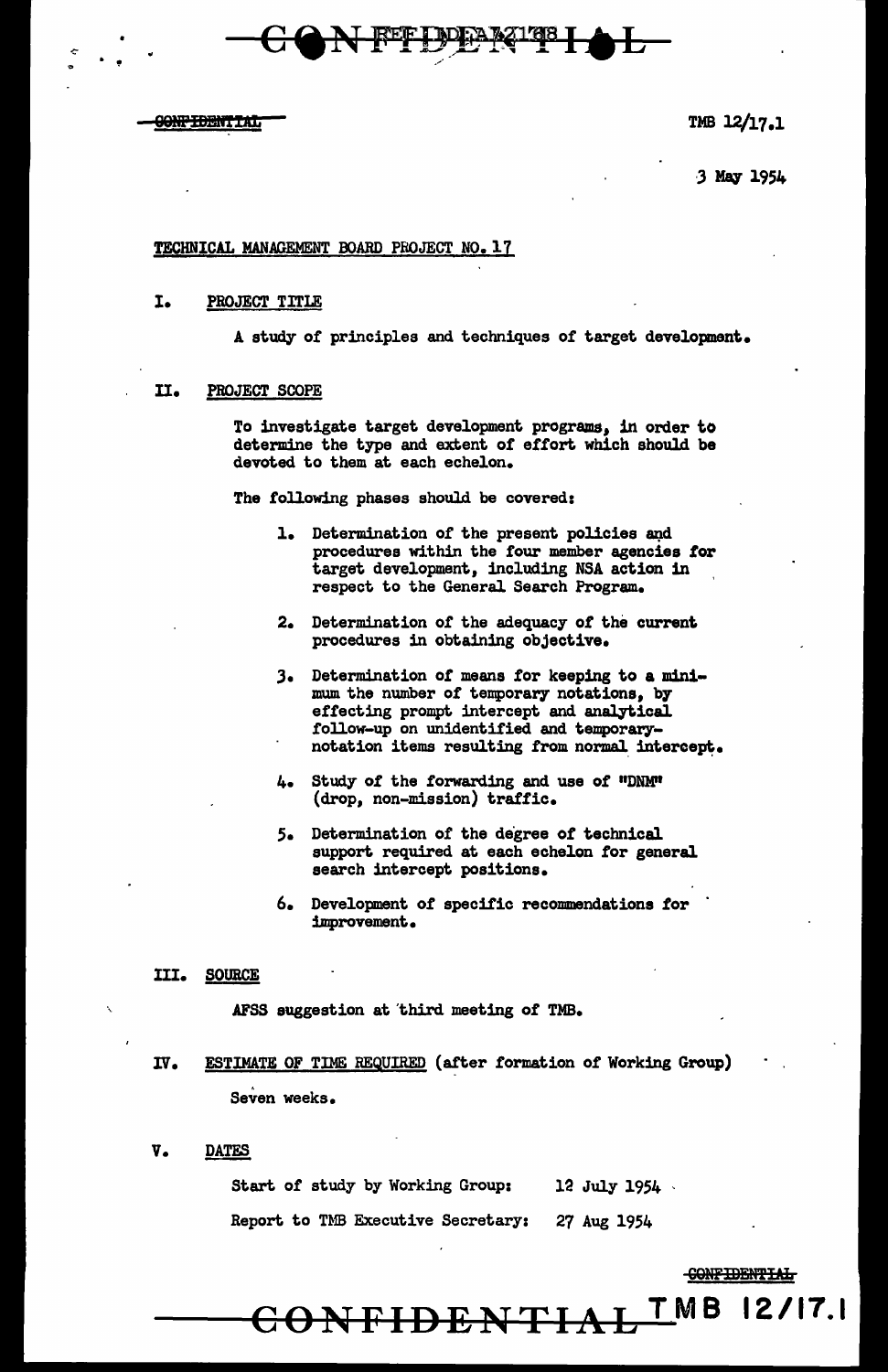<del>CONFIDENTIAL</del>

TMB 1218.1

3 May 1954

#### TECHNICAL MANAGEMENT BOARD PROJECT NO. 18

I. PROJECT TITLE

A study *ot* format and means *ot* dissemination *ot* TEX.TA data.

IDIA XII 68

II. PROJECT SCOPE

Determination of the most effective format and efficient means for preparing and disseminating TEXTA data.

The following phases should be covered:

- l. Review of present procedure for preparing and disseminating TEXTA data.
- 2. Review *ot* studies and analyses regarding the subject which are available within the four member agencies.
- ,3. Determination if improvement can be achieved and if so, presentation of specific recommendations for improvement.

## III. SOURCE

- 1. Director's trip in European area, July 1953.
- 2. Reports of other trips.
- IV. ESTIMATE OF TIME REQUIRED (after formation of Working Group) Seven weeks.
- V. DATES

|  |  |  | Start of study by Working Group:   |             | 26 July 1954 |
|--|--|--|------------------------------------|-------------|--------------|
|  |  |  | Report to TMB Executive Secretary: | 10 Sep 1954 |              |

 $\bf CONFPIDENTHAL$ 

G<del>ONFIDENTIAL</del>

 $\mathcal{L}_{\mathcal{A}}$ 

TMB 12/18.1